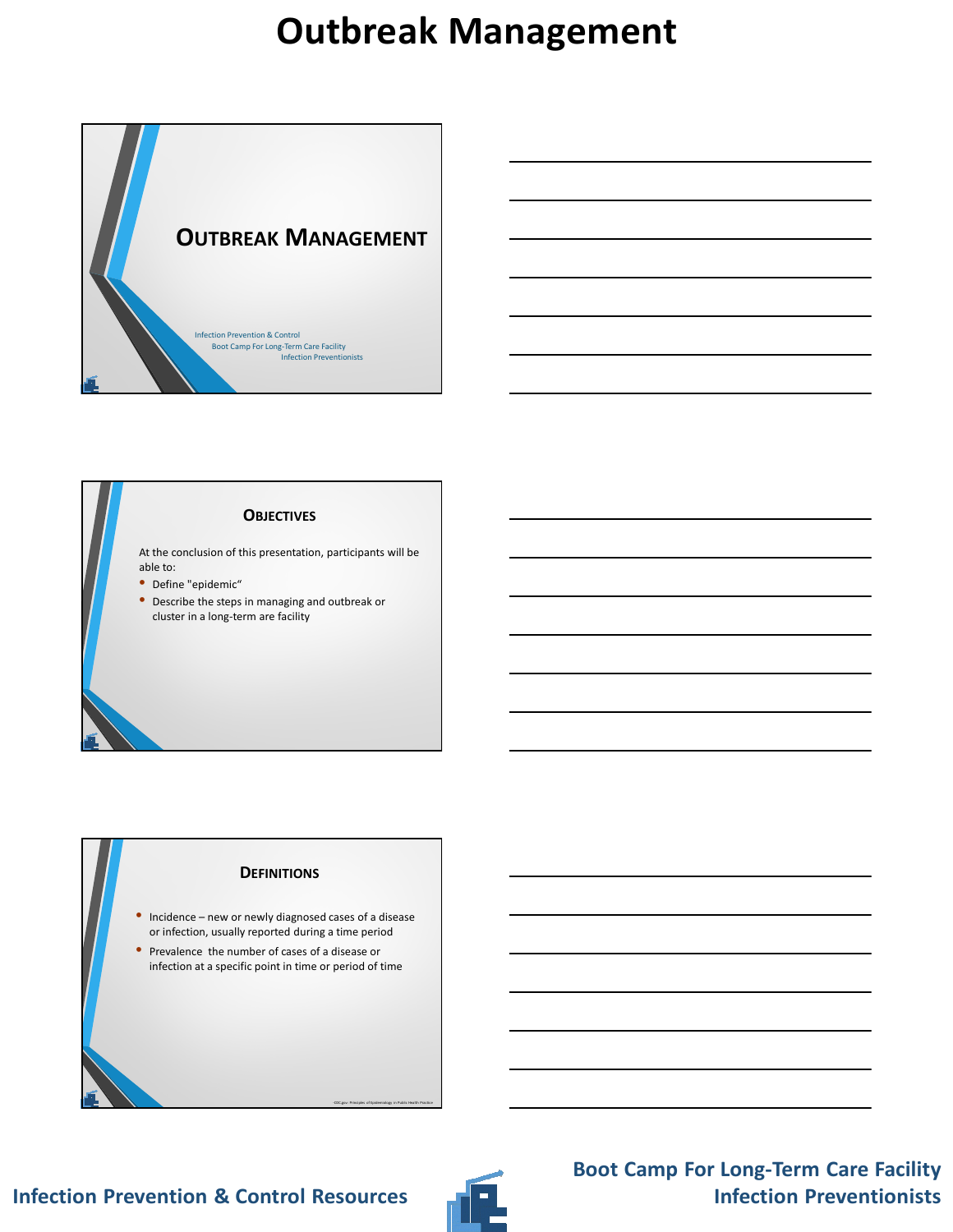





- Endemic the constant presence and/or usual prevalence of a disease or infectious agent in a population within a geographic area
- Pandemic an epidemic that has spread over several countries or continents, usually affecting many people



-CDC.gov: Principles of Epidemiology in Public Health Practice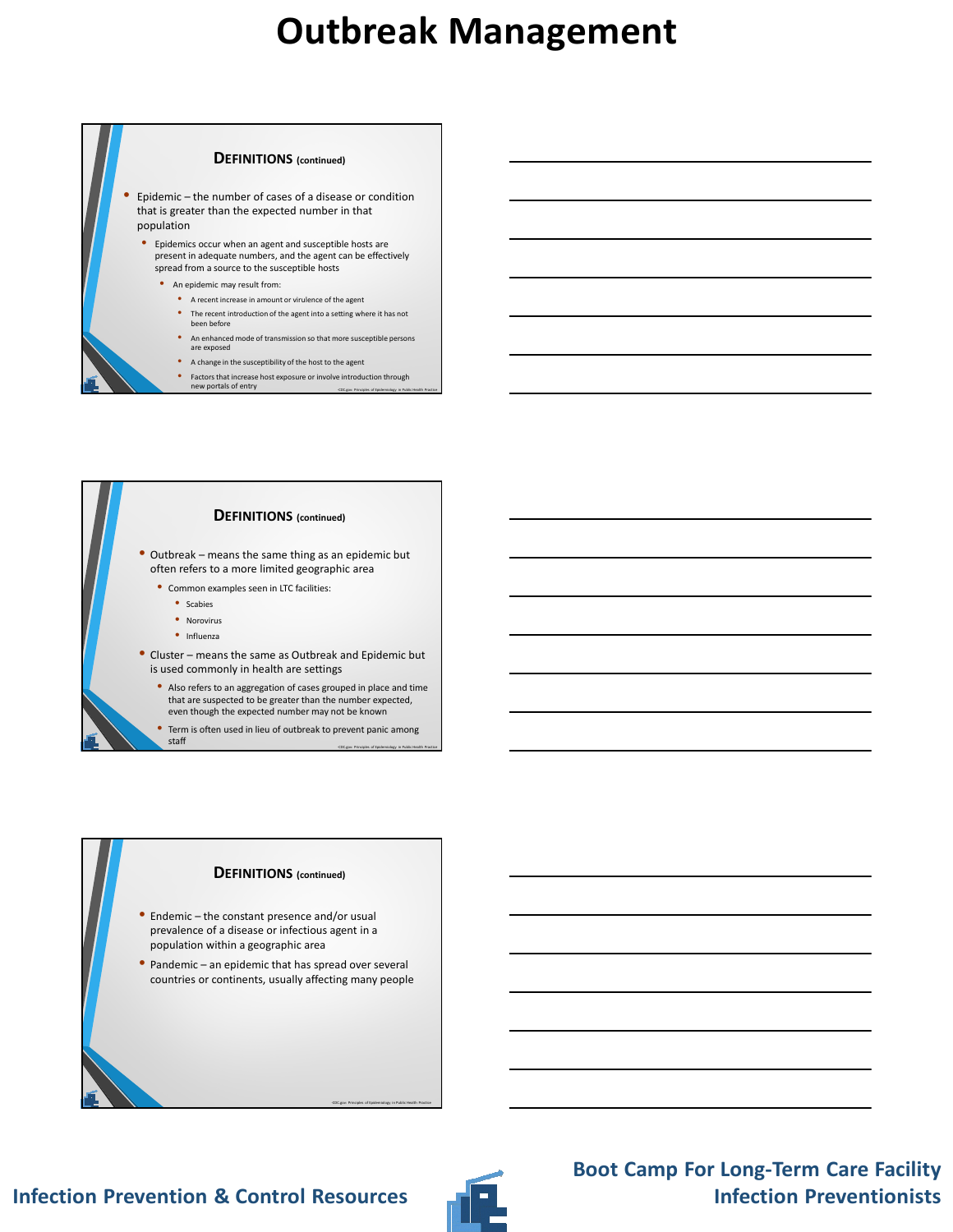#### **VERIFY**

- Establish the existence of an outbreak/cluster
- Verify the diagnosis
- Consider reliability of the source
- Consider clinical vs. laboratory findings
- Clinical assessment or laboratory testing as indicated





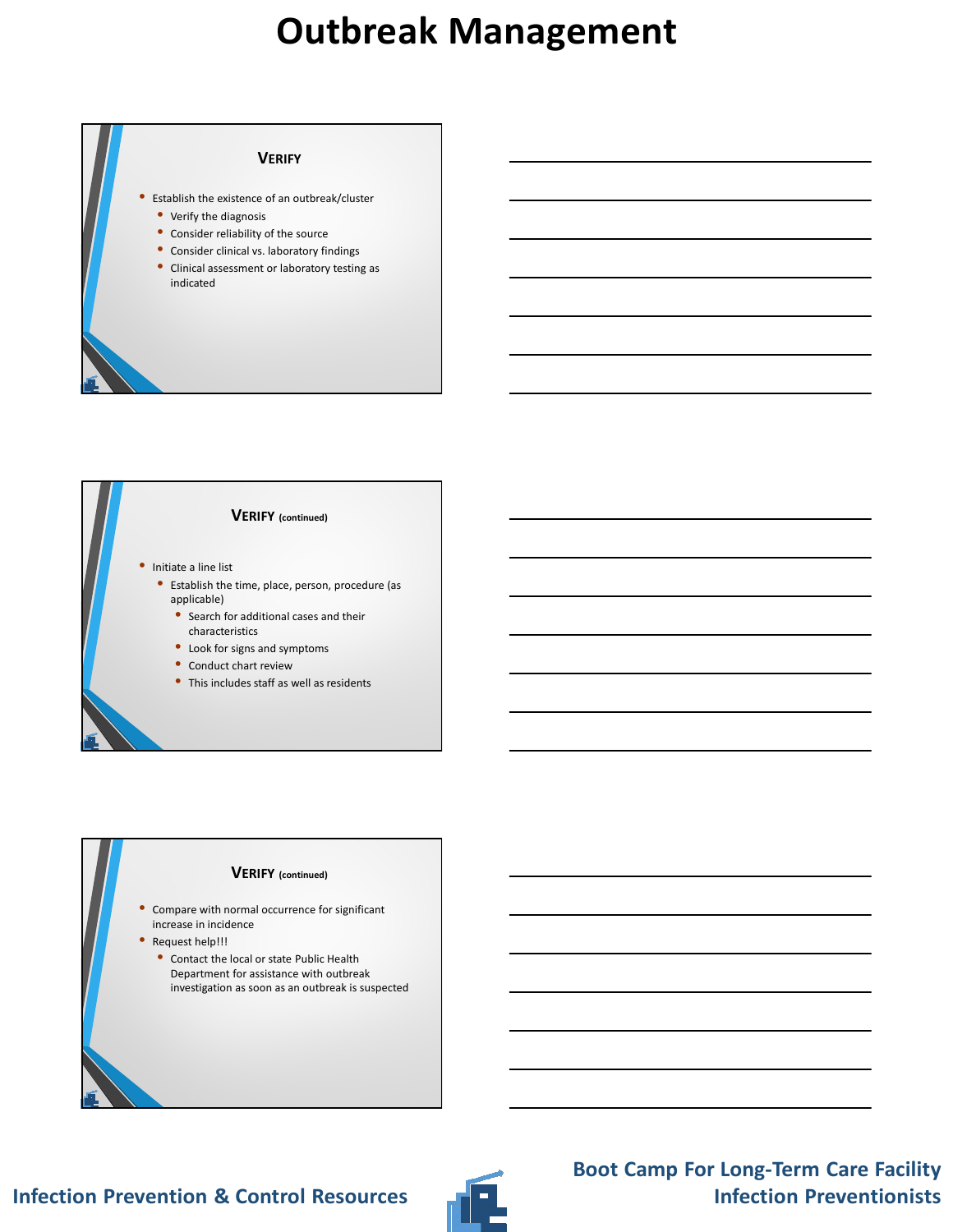

#### **CONTAIN & CONTROL (continued)**

- Determine who is at risk of becoming infected • Separate infected from non-infected residents (cohort)
	- Suspect cases should be isolated as well
	- Consider whether it is necessary to cohort staff
- Consider the need to restrict visitors
- Evaluate effect of control procedures
- Refine the control measures as indicated

#### **REPORT**

- Notify of preliminary findings:
	- Administration
	- Committee Chair Infection Control or QAA
- Public Health
- Inform physicians, staff and residents, as appropriate, regarding outbreak and control measures
	- Provide education regarding the infectious disease or organism and control measures implemented
	- Offer informational material
	- Be available for questions and concerns from staff, residents and visitors